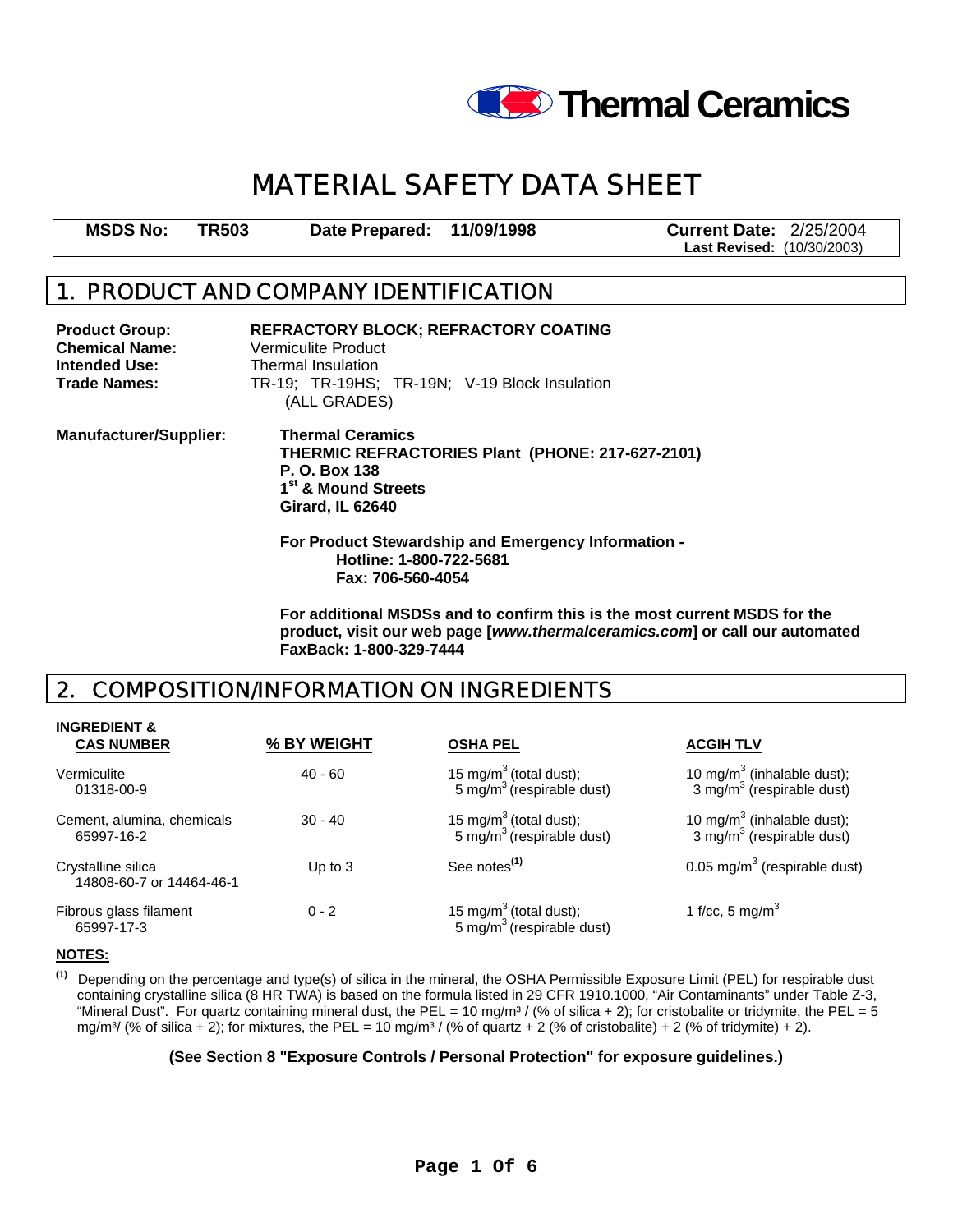### **3. HAZARDS IDENTIFICATION**

### **EMERGENCY OVERVIEW**

#### **WARNING!**

 Respirable dust from these products may contain crystalline silica, which is known to cause respiratory disease. (See Section 11 for more information)

#### **POSSIBLE HEALTH EFFECTS**

| <b>Target Organs:</b>       | Eyes, skin, nose and/or throat                                                                                                                                         |
|-----------------------------|------------------------------------------------------------------------------------------------------------------------------------------------------------------------|
| <b>Primary Entry Route:</b> | Inhalation                                                                                                                                                             |
| <b>Acute effects:</b>       | May cause temporary, mild mechanical irritation to the eyes, skin, nose and/or throat. Pre-<br>existing skin and respiratory conditions may be aggravated by exposure. |
| <b>Chronic effects:</b>     | Prolonged/repeated inhalation of respirable crystalline silica may cause delayed lung injury<br>(e.g.: silicosis, lung cancer).                                        |

#### **HAZARD CLASSIFICATION**

Dust samples from these products have not been tested for their specific toxicity, but may contain more than 0.1% crystalline silica, for which the following apply:

The **International Agency for Research on Cancer (IARC)** has classified crystalline silica inhaled in the form of quartz or cristobalite from occupational sources as carcinogenic to humans (Group 1).

The Ninth Annual Report on Carcinogens (2000), prepared by the **National Toxicology Program (NTP),** classified silica, crystalline (respirable size), as a substance known to be a human carcinogen.

The **American Conference of Governmental Industrial Hygienists (ACGIH)** has classified crystalline silica (quartz) as "A2-Suspected Human Carcinogen."

The **State of California,** pursuant to Proposition 65, The Safe Drinking Water and Toxic Enforcement Act of 1986, has listed "silica, crystalline (airborne particles of respirable size)" as a chemical known to the State of California to cause cancer.

The **Canadian Workplace Hazardous Materials Information System (WHMIS) –** Crystalline silica [quartz and cristobalite] is classified as Class D2A - Materials Causing Other Toxic Effects.

#### The **Hazardous Materials Identification System (HMIS) –**

Health: 1\* Flammability: 0 Reactivity: 0 Personal Protection Index: X (Employer determined) (\* denotes potential for chronic effects)

### **4. FIRST AID MEASURES**

#### **EYE IRRITATION:**

Flush with large amounts of water for at least 15 minutes. Do not rub eyes.

#### **SKIN IRRITATION:**

Wash affected area gently with soap and water. Skin cream or lotion after washing may be helpful.

#### **INGESTION:**

Unlikely route of exposure.

#### **INHALATION:**

Remove affected person to dust free location. See Section 8 for additional measures to reduce or eliminate exposure.

**- If symptoms persist, seek medical attention. -**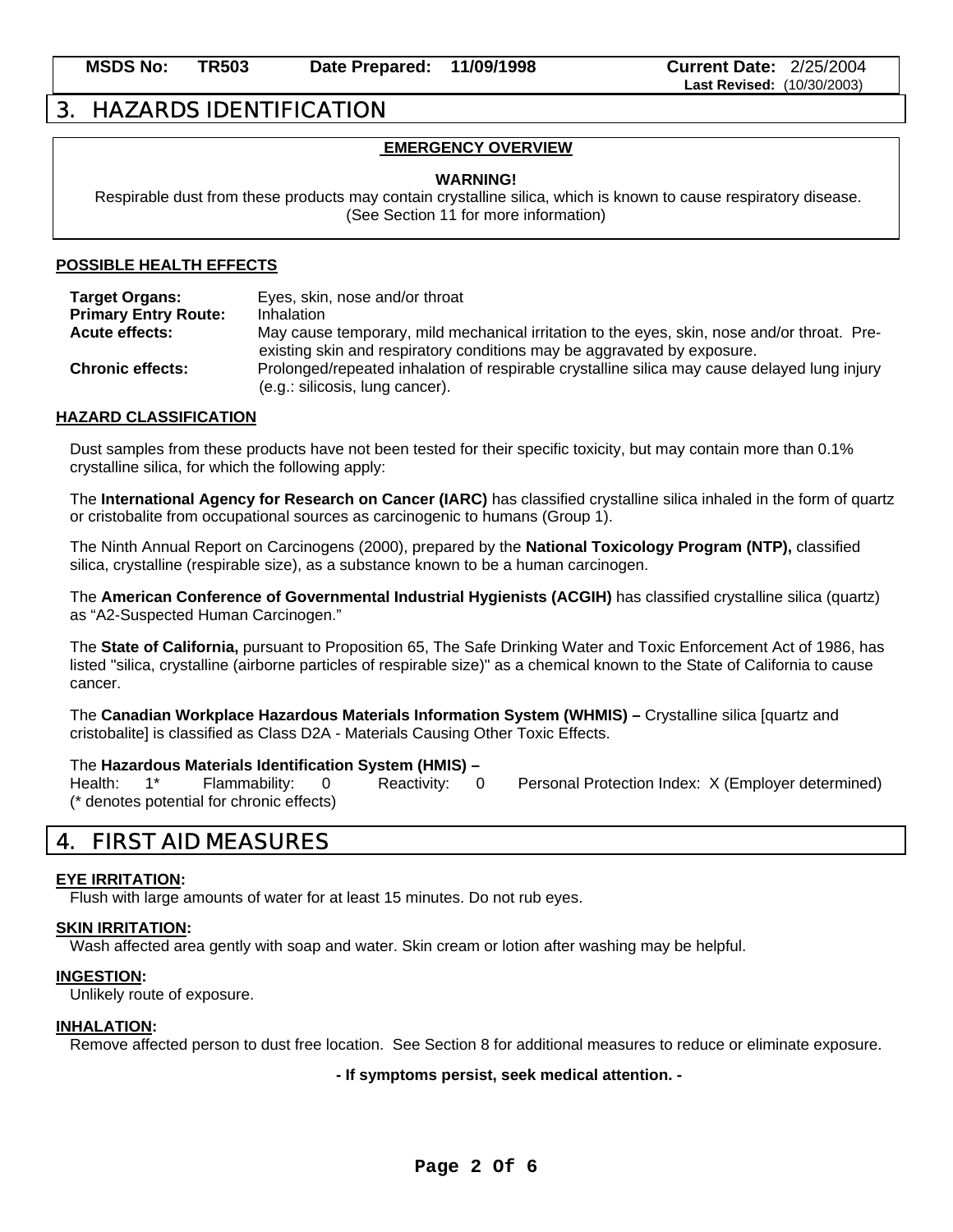### **6. ACCIDENTAL RELEASE MEASURES**

#### **SPILL/LEAK PROCEDURES:**

Avoid creating airborne dust. Follow routine housekeeping procedures. Vacuum only with HEPA filtered equipment. If sweeping is necessary, use a dust suppressant and place material in closed containers. Do not use compressed air for clean-up. Personnel should wear gloves, goggles and approved respirator.

### **7. HANDLING AND STORAGE**

#### **HANDLING**

Limit the use of power tools unless in conjunction with local exhaust. Use hand tools whenever possible. Frequently clean the work area with HEPA filtered vacuum or wet sweeping to minimize the accumulation of debris. Do not use compressed air for clean-up.

#### **STORAGE**

Store in original factory container in a dry area. Keep container closed when not in use.

#### **EMPTY CONTAINERS**

Product packaging may contain residue. Do not reuse.

### **8. EXPOSURE CONTROLS/PERSONAL PROTECTION**

#### **ENGINEERING CONTROLS**

Use engineering controls, such as ventilation and dust collection devices, to reduce airborne particulate concentrations to the lowest attainable level.

#### **RESPIRATORY PROTECTION**

When it is not possible or feasible to reduce airborne crystalline silica or particulate levels below the PEL through engineering controls, or until they are installed, employees are encouraged to use good work practices together with respiratory protection. Before providing respirators to employees (especially negative pressure type), employers should **1)** monitor for airborne crystalline silica and/or dust concentrations using appropriate NIOSH analytical methods and select respiratory protection based upon the results of that monitoring , **2)** have the workers evaluated by a physician to determine the workers' ability to wear respirators, and **3)** implement respiratory protection training programs. Use NIOSH-certified particulate respirators (42 CFR 84), in compliance with OSHA Respiratory Protection Standard 29 CFR 1910.134 and 29 CFR 1926.103, for the particular hazard or airborne concentrations to be encountered in the work environment. For the most current information on respirator selection, contact your supplier.

#### **PROTECTIVE CLOTHING**

Wear full body clothing, gloves, hat, and eye protection as necessary to prevent skin irritation. Washable or disposable clothing may be used. If possible, do not take unwashed work clothing home. If soiled work clothing must be taken home, employers should ensure employees are trained on the best practices to minimize or avoid non-work dust exposure (e.g., vacuum clothes before leaving the work area, wash work clothing separately, rinse washer before washing other household clothes, etc.).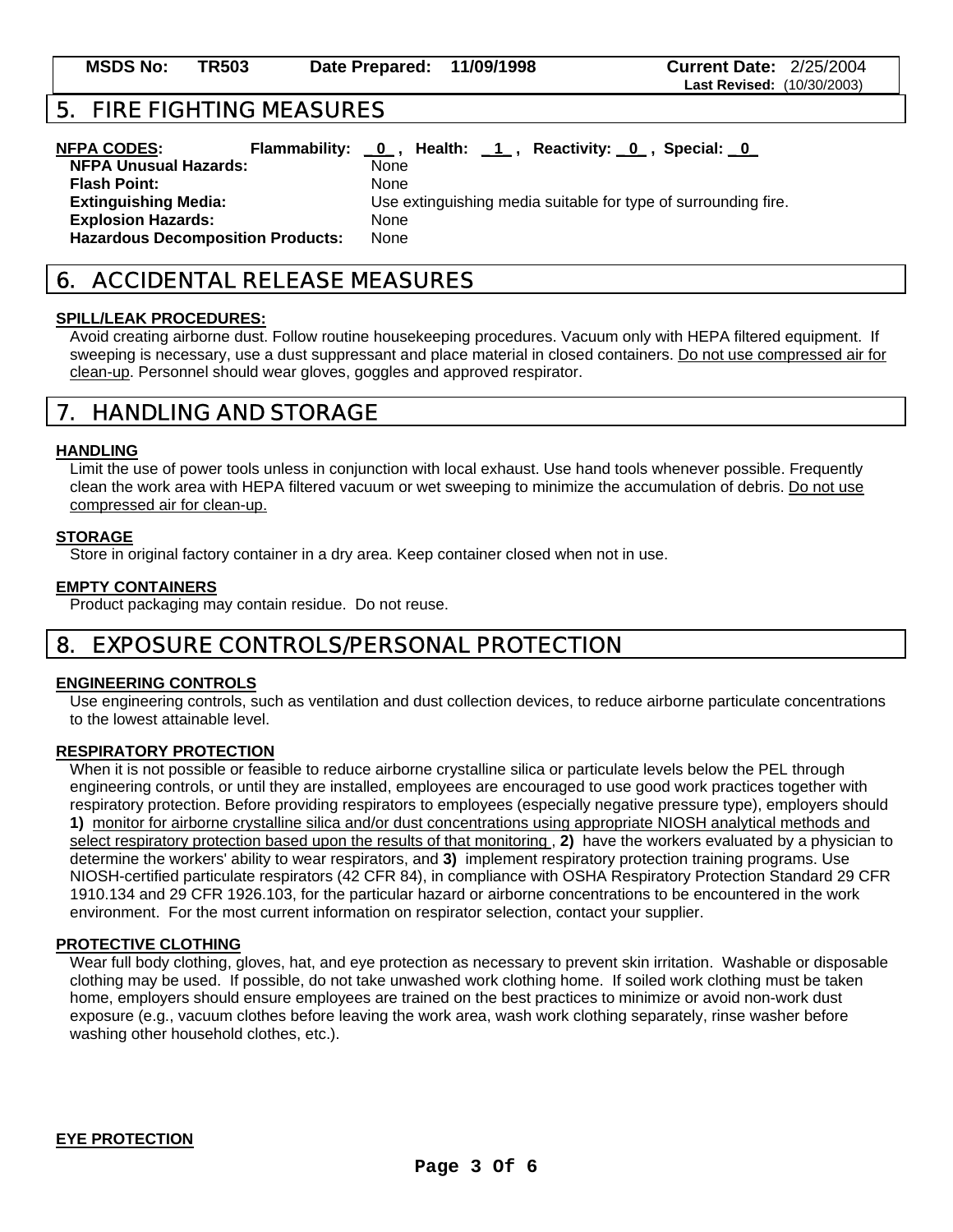| <b>MSDS No: TR503</b> | Date Prepared: 11/09/1998 | <b>Current Date: 2/25/2004</b>    |
|-----------------------|---------------------------|-----------------------------------|
|                       |                           | <b>Last Revised: (10/30/2003)</b> |

Wear safety glasses with side shields or other forms of eye protection in compliance with appropriate OSHA standards to prevent eye irritation. The use of contact lenses is not recommended, unless used in conjunction with appropriate eye protection. Do not touch eyes with soiled body parts or materials. If possible, have eye-washing facilities readily available where eye irritation can occur.

### **9. PHYSICAL AND CHEMICAL PROPERTIES**

**BOILING POINT:** Not applicable **WATER SOLUBILITY (%):** Not soluble in water **MELTING POINT:** > 2500°F **SPECIFIC GRAVITY:** Not applicable **VAPOR PRESSURE:** Not applicable **pH:** Not applicable **VAPOR DENSITY:** Not applicable **VOLATILE BY VOLUME (%):** Not applicable **MOLECULAR FORMULA:** Not Applicable

**ODOR AND APPEARANCE:** Brown or gray odorless powder or blocks **CHEMICAL FAMILY:** Refractory block; Refractory coating

## **10. STABILITY AND REACTIVITY**

**HAZARDOUS POLYMERIZATION:** Will not occur **HAZARDOUS DECOMPOSITION PRODUCTS:** None

**CHEMICAL INCOMPATIBILITIES:** Powerful oxidizers; fluorine, manganese trioxide, oxygen disulfide

### **11. TOXICOLOGICAL INFORMATION**

#### **TOXICOLOGY**

Dust samples from these products have not been tested. They may contain respirable crystalline silica.

#### **Crystalline silica**

Some samples of crystalline silica administered to rats by inhalation and intratracheal instillation have caused fibrosis and lung cancer. Mice and hamsters, similarly exposed, develop inflammatory disease including fibrosis but no lung cancer.

#### **EPIDEMIOLOGY**

No studies have been undertaken on humans exposed to these products in occupational environments.

#### **Crystalline silica**

 Exposure to crystalline silica can cause silicosis, and exacerbate pulmonary tuberculosis and bronchitis. IARC (Monograph vol. 68, 1997) concluded that "crystalline silica from occupational sources inhaled in the form of quartz or cristobalite is carcinogenic to humans (Group 1)", and noted that "carcinogenicity in humans was not detected in all industrial circumstances studied" and "may be dependent on inherent characteristics of the crystalline silica or on external factors affecting its biological activity".

### **12. ECOLOGICAL INFORMATION**

Adverse effects of this material on the environment are not anticipated.

### **13. DISPOSAL INFORMATION**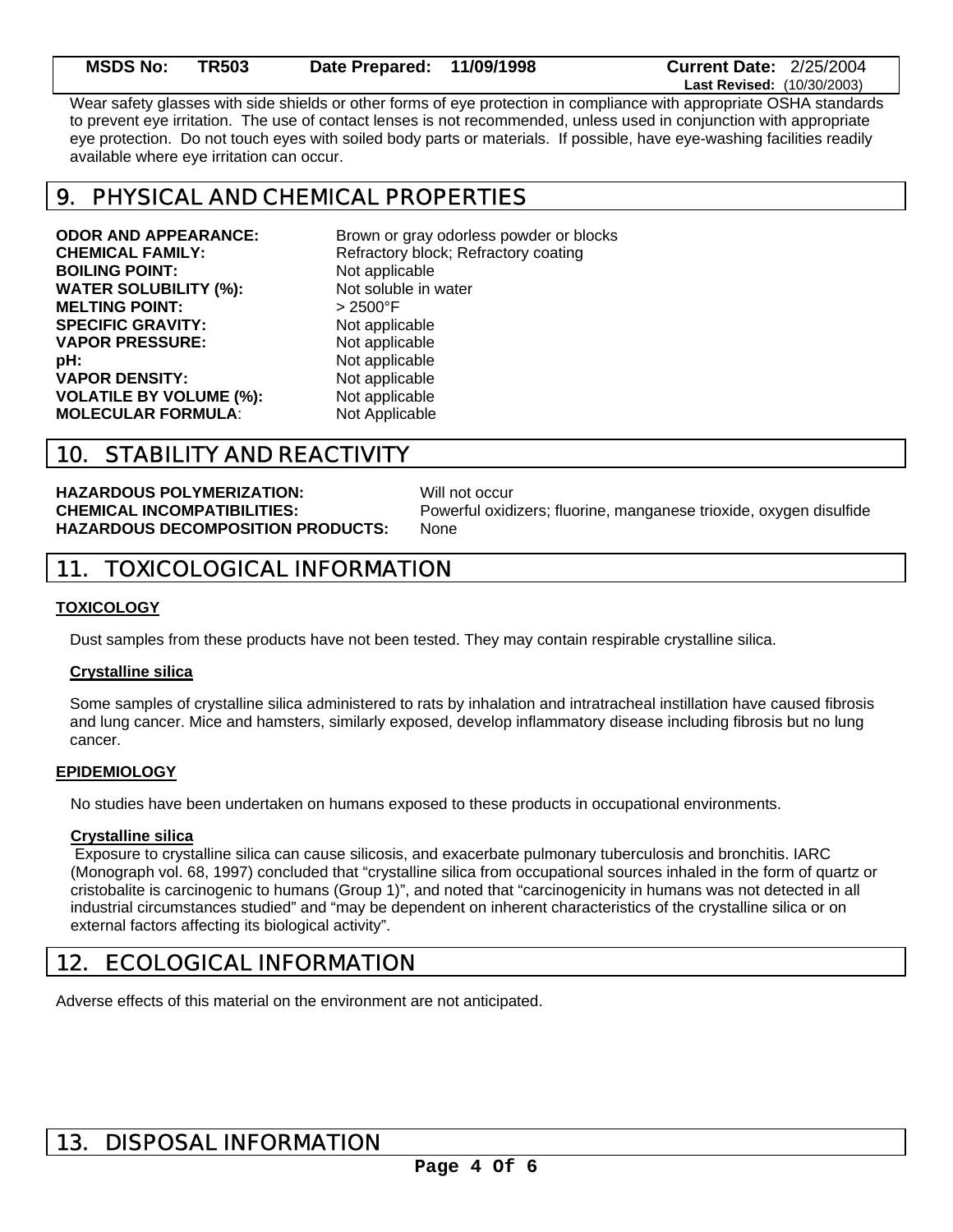| <b>MSDS No:</b> | <b>TR503</b> | Date Prepared: 11/09/1998 | <b>Current Date: 2/25/2004</b>    |  |
|-----------------|--------------|---------------------------|-----------------------------------|--|
|                 |              |                           | <b>Last Revised: (10/30/2003)</b> |  |

#### **WASTE MANAGEMENT**

To prevent waste materials becoming airborne during waste storage, transportation and disposal, a covered container or plastic bagging is recommended. Comply with federal, state and local regulations.

#### **DISPOSAL**

If discarded in its purchased form, this product would not be a hazardous waste under Federal regulations (40 CFR 261) Any processing, use, alteration or chemical additions to the product, as purchased, may alter the disposal requirements. Under Federal regulations, it is the waste generator's responsibility to properly characterize a waste material, to determine if it is a hazardous waste. Check local, regional, state or provincial regulations to identify all applicable disposal requirements.

### **14. TRANSPORT INFORMATION**

#### **U.S. DEPARTMENT OF TRANSPORTATION (DOT)**

Hazard Class: Not Regulated United Nations (UN) Number: Not Applicable Labels: Not Applicable Not Applicable North America (NA) Number: Not Applicable Placards: Not Applicable Bill of Lading: Placards: Product Name

#### **INTERNATIONAL**

Canadian TDG Hazard Class & PIN: Not regulated Not classified as dangerous goods under ADR (road), RID (train) or IMDG (ship).

### **15. REGULATORY INFORMATION**

#### **UNITED STATES REGULATIONS**

| <b>SARA Title III:</b> | This product does not contain any substances reportable under Sections 302, 304, 313 (40            |
|------------------------|-----------------------------------------------------------------------------------------------------|
|                        | CFR 372). Sections 311 and 312 apply.                                                               |
| <b>OSHA:</b>           | Comply with Hazard Communication Standards 29 CFR 1910.1200 and 29 CFR 1926.59                      |
|                        | and Respiratory Protection Standards 29 CFR 1910.134 and 29 CFR 1926.103.                           |
| <b>TSCA:</b>           | All substances contained in this product are listed in the TSCA Chemical Inventory                  |
| California:            | "Silica, crystalline (airborne particles of respirable size)" is listed in Proposition 65, The Safe |
|                        | Drinking Water and Toxic Enforcement Act of 1986 as a chemical known to the State of                |
|                        | California to cause cancer.                                                                         |
| <b>Other States:</b>   | Crystalline silica products are not known to be regulated by states other than California;          |
|                        | however, state and local OSHA and EPA regulations may apply to these products. Contact              |
|                        | your local agency if in doubt.                                                                      |
|                        |                                                                                                     |

#### **INTERNATIONAL REGULATIONS**

| <b>Canadian WHMIS:</b> | Class D-2A Materials Causing Other Toxic Effects                                              |
|------------------------|-----------------------------------------------------------------------------------------------|
| <b>Canadian EPA:</b>   | All substances in this product are listed, as required, on the Domestic Substance List (DSL). |

### **16. OTHER INFORMATION**

**SARA TITLE III HAZARD CATEGORIES Acute Health:** No **Pressure Hazard:** No **Chronic Health:** Yes **Reactivity Hazard:** No **Fire Hazard:** No